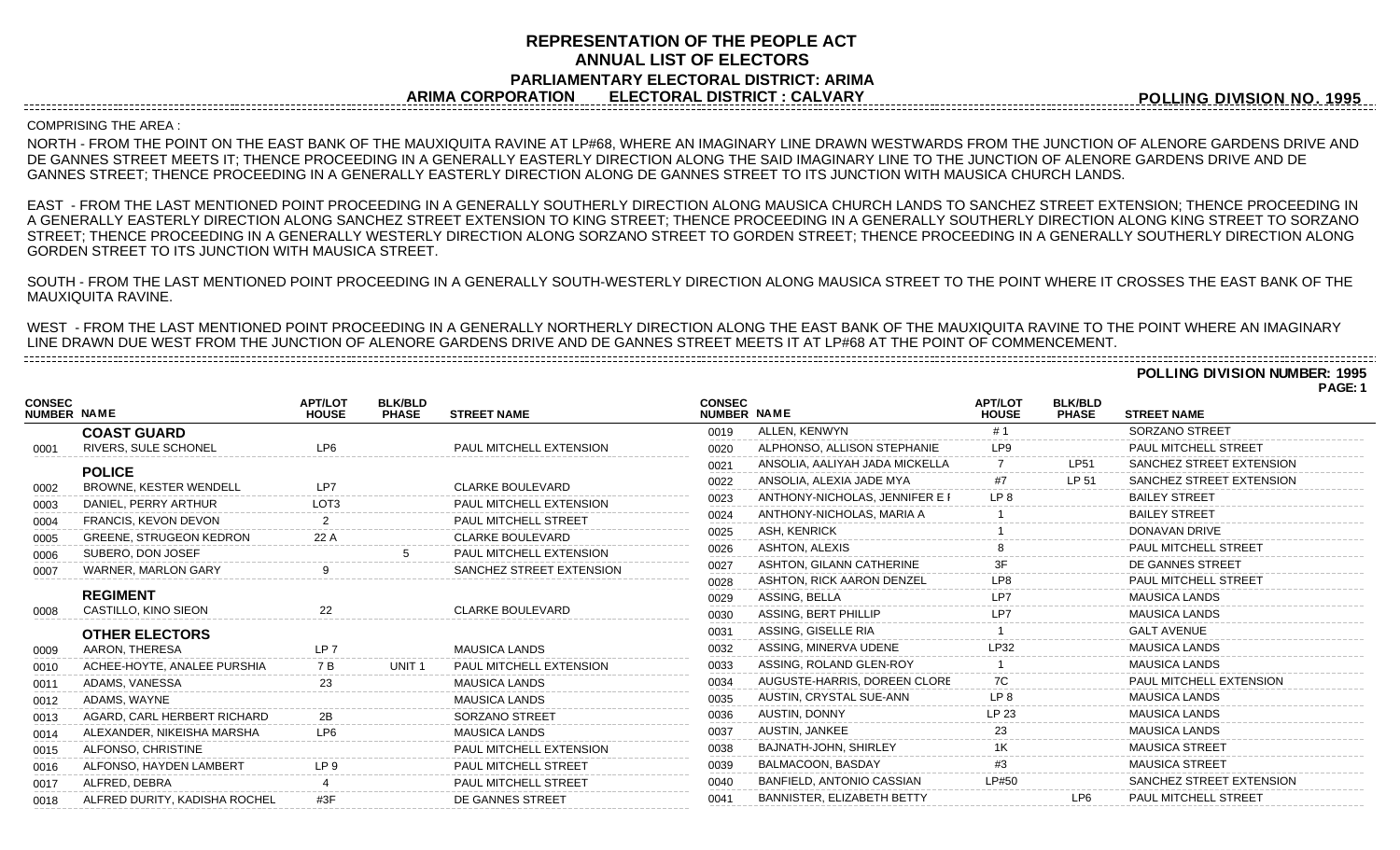|                              |                                |                                |                                |                          |                              |                                 |                                |                                |                             | PAGE: 2 |
|------------------------------|--------------------------------|--------------------------------|--------------------------------|--------------------------|------------------------------|---------------------------------|--------------------------------|--------------------------------|-----------------------------|---------|
| <b>CONSEC</b><br>NUMBER NAME |                                | <b>APT/LOT</b><br><b>HOUSE</b> | <b>BLK/BLD</b><br><b>PHASE</b> | <b>STREET NAME</b>       | <b>CONSEC</b><br>NUMBER NAME |                                 | <b>APT/LOT</b><br><b>HOUSE</b> | <b>BLK/BLD</b><br><b>PHASE</b> | <b>STREET NAME</b>          |         |
| 0042                         | BANWARIE, ALICIA NICOLE ASHLEY | #10                            |                                | <b>GALT AVENUE</b>       | 0086                         | <b>CAMPO, RICKIE PETER</b>      | LP <sub>9</sub>                |                                | PAUL MITCHELL EXTENSION     |         |
| 0043                         | BANWARIE, VANESSA LESLEY-ANN   | 10                             |                                | <b>GALT AVENUE</b>       | 0087                         | CAMPO, TRACY SABRINA            | LP9                            |                                | PAUL MITCHELL EXTENSION     |         |
| 0044                         | BANWARIE-SINGH, ANGELA M       | LP <sub>9</sub>                |                                | SANCHEZ STREET EXTENSION | 0088                         | CAPRIATA, ALICIA ELIZABETH      | LP 8                           |                                | <b>GALT AVENUE</b>          |         |
| 0045                         | BAPTISTE, SU-ANN SUE-LIN       | 10                             |                                | <b>MAUSICA STREET</b>    | 0089                         | CAPRIETTA, GREGORY              | LP4                            |                                | <b>MAUSICA LANDS</b>        |         |
| 0046                         | BENNY, AARON                   | 3                              |                                | <b>MAUSICA STREET</b>    | 0090                         | CAPRIETTA, THOMAS               | LP 1                           |                                | <b>MAUSICA STREET</b>       |         |
| 0047                         | BENNY, ROOPA                   |                                |                                | <b>MAUSICA STREET</b>    | 0091                         | CASTELLANO, SHERWIN ANDERSOI    | LP#10                          |                                | <b>MAUSICA LANDS</b>        |         |
| 0048                         | <b>BHARATH, AMRITA ROSA</b>    |                                |                                | PAUL MITCHELL STREET     | 0092                         | CASTILLO, ADISA JUMA            | LP3                            |                                | DONAVAN DRIVE               |         |
| 0049                         | BHARATH, ANGELITA ROSEZINA     |                                |                                | PAUL MITCHELL STREET     | 0093                         | CASTILLO, AISHA UNIKA           | LP <sub>3</sub>                |                                | <b>MAUSICA LANDS</b>        |         |
| 0050                         | BHARATH, MARIO RICARDO H       | #7                             |                                | PAUL MITCHELL STREET     | 0094                         | CASTILLO, CATHERINE             | 22A                            |                                | <b>CLARKE BOULEVARD</b>     |         |
| 0051                         | BHARATH HERNANDEZ, MERLENE     | 7A                             |                                | PAUL MITCHELL STREET     | 0095                         | CASTILLO, JOSEPH TEVIN KENNETH  | 7                              |                                | SANCHEZ STREET EXTENSION    |         |
| 0052                         | BHARATH HERNANDEZ, RICARDO     | 7                              |                                | PAUL MITCHELL STREET     | 0096                         | CASTILLO, LUCRETIA              | 4                              |                                | PAUL MITCHELL STREET        |         |
| 0053                         | BLACKMAN, CHANTELLE SORAYA     | 1D                             |                                | <b>MAUSICA STREET</b>    | 0097                         | CASTILLO, MICHAEL JOSEPH        |                                | LP3                            | <b>MAUSICA LANDS</b>        |         |
| 0054                         | BOBB, ANN-MARIE                | LP8                            |                                | <b>MAUSICA LANDS</b>     | 0098                         | CASTILLO, SIMEON                | 22                             |                                | <b>MAUSICA LANDS</b>        |         |
| 0055                         | <b>BOBB, KENRICK RANDALL</b>   | LP <sub>9</sub>                |                                | PAUL MITCHELL EXTENSION  | 0099                         | CEDENO, BLAISE                  | LP6                            |                                | PAUL MITCHELL EXTENSION     |         |
| 0056                         | BOBB, SUSAN                    | LP <sub>9</sub>                |                                | <b>MAUSICA STREET</b>    | 0100                         | CEDENO, JULIEN                  | 17                             |                                | <b>CLARKE BOULEVARD</b>     |         |
| 0057                         | BOLDAN, BENELIA                | 3F                             |                                | DE GANNES STREET         | 0101                         | CEDENO, MOLLY                   |                                | 14                             | <b>MAUSICA LANDS</b>        |         |
| 0058                         | BOLDAN, DAIN STEPHAN           | 3F                             |                                | DE GANNES STREET         | 0102                         | CHANCE, ALISON JOANNA           | LP 9                           |                                | PAUL MITCHELL EXTENSION     |         |
| 0059                         | BOLDAN, KIA ANDREA             | LP <sub>8</sub>                |                                | <b>MAUSICA LANDS</b>     | 0103                         | <b>CHANCE, CHRIS EMMANUEL</b>   | LP <sub>9</sub>                |                                | <b>MAUSICA LANDS</b>        |         |
| 0060                         | BOLDAN, KYLE ALEXANDER         | 3F                             |                                | DE GANNES STREET         | 0104                         | CHANCE, CURTIS                  |                                |                                | <b>MAUSICA LANDS</b>        |         |
| 0061                         | BOLDEN, LEO WILLARD PETER      | 3F                             |                                | DE GANNES STREET         | 0105                         | <b>CHANCE, DWAYNE NEVILLE</b>   | LP 8 A                         |                                | <b>MAUSICA LANDS</b>        |         |
| 0062                         | BORDE, DEANNE                  | 3E                             |                                | DE GANNES STREET         | 0106                         | CHANCE, FELICIA JOSAN           | LP9                            |                                | PAUL MITCHELL STREET        |         |
| 0063                         | BOYCE, RONALDO JEROME          | 3                              |                                | <b>DONAVAN DRIVE</b>     | 0107                         | CHANCE, FELIX JOSEPH            | LP9                            |                                | PAUL MITCHELL EXTENSION     |         |
| 0064                         | BOYCE, THEOPHILUS DAVID        | #3                             |                                | DONAVAN DRIVE            | 0108                         | CHANCE, KATHLEEN BRENDA         | LP 9                           |                                | <b>MAUSICA LANDS</b>        |         |
| 0065                         | BRITTON, CARDINAL              | <b>LOT 11</b>                  |                                | PAUL MITCHELL EXTENSION  | 0109                         | <b>CHANCE, NEVILLE MICHAEL</b>  | LP8                            |                                | <b>MAUSICA LANDS</b>        |         |
| 0066                         | BRITTON, CASSANDRA             |                                | 11E                            | PAUL MITCHELL EXTENSION  | 0110                         | <b>CHANCE, SHERISSE MAKEDA</b>  | LP 9                           |                                | PAUL MITCHELL EXTENSION     |         |
| 0067                         | BRITTON, KANDICE CAMARIA       | # 11 E                         |                                | PAUL MITCHELL EXTENSION  | 0111                         | <b>CHARLES, BEVERLEY</b>        | 3                              |                                | <b>PAUL MITCHELL STREET</b> |         |
| 0068                         | BRITTON, KYLE CARDINAL         | LOT <sub>11</sub>              |                                | PAUL MITCHELL EXTENSION  | 0112                         | CHARLES, CARLTON                | 7                              |                                | <b>PAUL MITCHELL STREET</b> |         |
| 0069                         | BROWN, CHRISTOPHER IRVING      |                                |                                | PAUL MITCHELL EXTENSION  | 0113                         | CHARLES, DANIELLA MANDY         | 10                             |                                | PAUL MITCHELL EXTENSION     |         |
| 0070                         | BROWN, CLIVE                   |                                |                                | PAUL MITCHELL EXTENSION  | 0114                         | CHARLES, DANIELLE CHLOE         | #3                             |                                | PAUL MITCHELL STREET        |         |
| 0071                         | BROWN, JUDY PATRICIA           |                                |                                | PAUL MITCHELL EXTENSION  | 0115                         | CHARLES, DAVID MICHAEL          | 9Α                             |                                | <b>MAUSICA LANDS</b>        |         |
| 0072                         | BROWN, JUSTIN RUDOLPH          | #1                             |                                | PAUL MITCHELL EXTENSION  | 0116                         | <b>CHARLES, DEREK</b>           | 3                              |                                | PAUL MITCHELL STREET        |         |
| 0073                         | BROWN, VICTORIA JACQUELINE     | $3-0$                          |                                | DE GANNES STREET         | 0117                         | <b>CHARLES, DEREK</b>           | 5                              |                                | PAUL MITCHELL STREET        |         |
| 0074                         | BROWN-DABREO, KEZIA ESTHER P/  | 30                             |                                | DE GANNES STREET         | 0118                         | CHARLES, JANET CLAMACUS         | 9Α                             |                                | <b>MAUSICA LANDS</b>        |         |
| 0075                         | <b>BRUCE, ANDREW</b>           | 10 B                           |                                | DE GANNES STREET         | 0119                         | CHARLES, LAURA MELISSA          | LP8                            |                                | <b>MAUSICA LANDS</b>        |         |
| 0076                         | CABRALIS, ZION JOSHUA DAVID    | LP 9                           |                                | PAUL MITCHELL EXTENSION  | 0120                         | CHARLES, VINCENT SEBASTIEN      | $\overline{2}$                 |                                | <b>JONES CIRCULAR</b>       |         |
| 0077                         | CALDERON, ANTONIA              | $\overline{7}$                 |                                | PAUL MITCHELL STREET     | 0121                         | CHAUMETTE, NICOLETTE KIMBERLY   | 3                              |                                | PAUL MITCHELL EXTENSION     |         |
| 0078                         | CALDERON, GLORY ANGELA         | LP7                            |                                | PAUL MITCHELL STREET     | 0122                         | CHICHESTER, KIZZY AVON          | LP <sub>2</sub>                |                                | PAUL MITCHELL STREET        |         |
| 0079                         | CALDERON, JASON VICTOR         |                                |                                | PAUL MITCHELL STREET     | 0123                         | CHICHESTER, RACHAEL ELFREDA     | 2                              |                                | PAUL MITCHELL STREET        |         |
| 0080                         | CALDERON, JENNY                |                                |                                | PAUL MITCHELL STREET     | 0124                         | CHINYELU, RAMESSES MOMAR S      | LP 54                          |                                | <b>MAUSICA LANDS</b>        |         |
| 0081                         | CALDERON, LAURA-LEE JANELLE    |                                |                                | PAUL MITCHELL STREET     | 0125                         | COOPER, ANIKA                   | 1N                             |                                | <b>MAUSICA STREET</b>       |         |
| 0082                         | CALDERON, RICHARD GREGORY      | LP7                            |                                | PAUL MITCHELL STREET     | 0126                         | COOPER, MARINE                  | 1N                             |                                | <b>MAUSICA STREET</b>       |         |
| 0083                         | CAMPBELL, CALMA BERNADETTE     |                                | 9                              | PAUL MITCHELL EXTENSION  | 0127                         | COOPER, STACY                   | 1N                             |                                | <b>MAUSICA STREET</b>       |         |
| 0084                         | CAMPBELL, KERWYN TRISTAN       |                                | 9                              | PAUL MITCHELL EXTENSION  | 0128                         | CORYAT, JIMIA ANGEL DANEIA BLE! | LP 50                          |                                | SANCHEZ STREET EXTENSION    |         |
| 0085                         | CAMPBELL, TREVOR               |                                | 9                              | PAUL MITCHELL EXTENSION  | 0129                         | CORYAT, JIMMY TIMMY JOHN H      | LP6                            |                                | <b>MAUSICA LANDS</b>        |         |
|                              |                                |                                |                                |                          |                              |                                 |                                |                                |                             |         |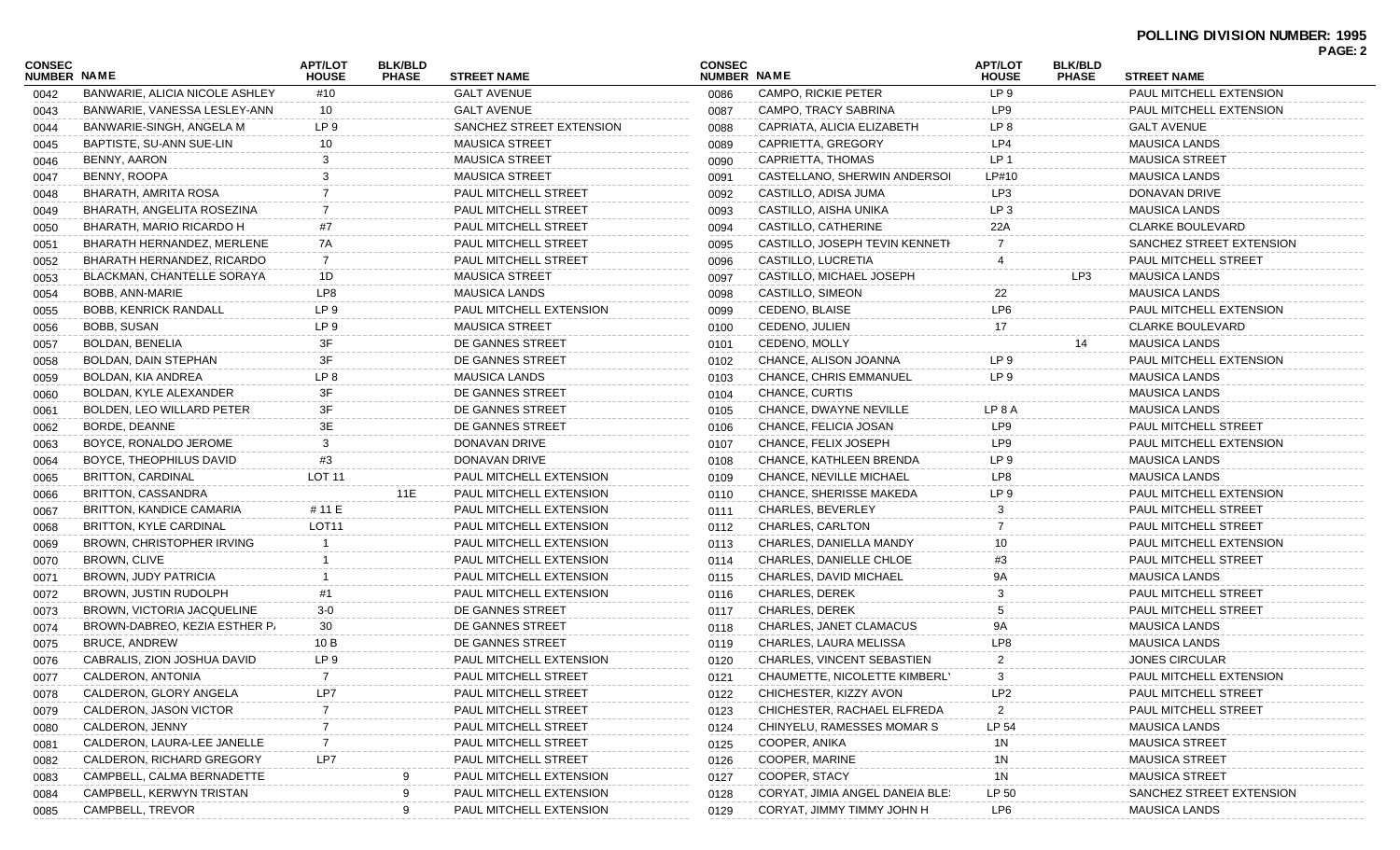# **POLLING DIVISION NUMBER: 1995**

| <b>PAGE:</b><br>າ<br>C |  |
|------------------------|--|
|------------------------|--|

|                              |                                |                                |                                |                          |                              |                                |                                |                                |                         | . nul. v |
|------------------------------|--------------------------------|--------------------------------|--------------------------------|--------------------------|------------------------------|--------------------------------|--------------------------------|--------------------------------|-------------------------|----------|
| <b>CONSEC</b><br>NUMBER NAME |                                | <b>APT/LOT</b><br><b>HOUSE</b> | <b>BLK/BLD</b><br><b>PHASE</b> | <b>STREET NAME</b>       | <b>CONSEC</b><br>NUMBER NAME |                                | <b>APT/LOT</b><br><b>HOUSE</b> | <b>BLK/BLD</b><br><b>PHASE</b> | <b>STREET NAME</b>      |          |
| 0130                         | <b>COWARD, THERESA</b>         | 30                             |                                | <b>CLARKE BOULEVARD</b>  | 0174                         | DIAZ, MARLON JUNIOR ANTHONY    | 2                              |                                | PAUL MITCHELL STREET    |          |
| 0131                         | COWARD, URBAN JUNIOR           | LP7                            |                                | <b>MAUSICA LANDS</b>     | 0175                         | DIAZ, RYAN CYPRIAN             | 2                              |                                | PAUL MITCHELL STREET    |          |
| 0132                         | <b>CRUICKSHANK, DAREN</b>      |                                | 7C                             | PAUL MITCHELL STREET     | 0176                         | DIAZ, WENDELL BARTHOLOMEW      |                                |                                | PAUL MITCHELL STREET    |          |
| 0133                         | <b>CRUICKSHANK, RYAN PETER</b> | 3B                             |                                | DE GANNES STREET         | 0177                         | DIAZ DANZELL, KEISHA PETRA     | 2A                             |                                | PAUL MITCHELL STREET    |          |
| 0134                         | CUDJOE, SHAWN CARRINGTON       | 17                             |                                | <b>MAUSICA LANDS</b>     | 0178                         | DIAZ- WILLIAMS, MARIA          | 6                              | LP7/3                          | <b>MAUSICA LANDS</b>    |          |
| 0135                         | CURDEN-DANIEL, FRANCILLIA      | LOT3                           |                                | PAUL MITCHELL EXTENSION  | 0179                         | DUKE-GRAHAM, MARSHA MICHELLE   | 3                              |                                | PAUL MITCHELL STREET    |          |
| 0136                         | D'ARCEUIL. DARIEN ANTHONY      | LP 159                         |                                | <b>MAUSICA STREET</b>    | 0180                         | DUNCAN, CURTIS VERNON          | 11B                            |                                | PAUL MITCHELL EXTENSION |          |
| 0137                         | DANIEL, MELISSA ERICA          |                                |                                | <b>BAILEY STREET</b>     | 0181                         | DUNCAN, DEON EMANUEL           | 11C                            |                                | PAUL MITCHELL EXTENSION |          |
| 0138                         | DANIEL, PERRY ADRIAN           | #3                             |                                | PAUL MITCHELL EXTENSION  | 0182                         | DUNCAN, DONNELL VIVIAN         | 11C                            |                                | PAUL MITCHELL EXTENSION |          |
| 0139                         | DANZELL, CARDEISHA JAMELA ROS  | LP <sub>2</sub>                |                                | PAUL MITCHELL STREET     | 0183                         | DUNCAN, JOSEPH VERNON          | LP <sub>2</sub>                |                                | PAUL MITCHELL EXTENSION |          |
| 0140                         | DANZELL, CARLOS TOM            |                                |                                | PAUL MITCHELL STREET     | 0184                         | DUNCAN, SIMONE LORAINE         |                                | 11B                            | PAUL MITCHELL EXTENSION |          |
| 0141                         | DANZELL, JANEKE FRANCIS DAMIAI | LP A <sub>2</sub>              |                                | PAUL MITCHELL STREET     | 0185                         | DURANT, AARON EMMANUEL         | LOT <sub>5</sub>               | LP 100                         | PAPA JOHN LANE          |          |
| 0142                         | DANZELL, JEREMY ANTONIO JALAN  | # 2 A                          |                                | PAUL MITCHELL STREET     | 0186                         | DURANT, ERIC WILLIAMS          | LOT <sub>5</sub>               | LP 72                          | <b>MAUSICA STREET</b>   |          |
| 0143                         | DAVID, KESTER ALLAN            | 3F                             |                                | DE GANNES STREET         | 0187                         | DURITY, JOEL JOEY              | LP7                            |                                | <b>MAUSICA LANDS</b>    |          |
| 0144                         | DAVID, STEPHON LARRY           | LP 7/4                         |                                | SANCHEZ STREET EXTENSION | 0188                         | DURITY, KERVON JOVAN           | LP8                            |                                | <b>MAUSICA LANDS</b>    |          |
| 0145                         | DE BIQUE, DWAYNE ATIBA DAVID   |                                | 29                             | PAUL MITCHELL STREET     | 0189                         | DURITY, KIZZYANN KAYLANA N     | LP7                            |                                | <b>MAUSICA LANDS</b>    |          |
| 0146                         | DE BIQUE, SIRBLIN MICHELLE     | #9                             |                                | PAUL MITCHELL EXTENSION  | 0190                         | DURITY, MELANNIE MARISHA DIANN |                                | 3F                             | DE GANNES STREET        |          |
| 0147                         | DE FREITAS, AARON HENRY        | LP <sub>6</sub>                |                                | <b>MAUSICA LANDS</b>     | 0191                         | DURITY, MELLISA MAXINE TONYA   |                                | 3F                             | DE GANNES STREET        |          |
| 0148                         | DE FREITAS, ALAN CURTIS        | 11                             |                                | <b>CLARKE BOULEVARD</b>  | 0192                         | DURITY, MICHAEL ARTHUR JNR     | 3F                             |                                | DE GANNES STREET        |          |
| 0149                         | DE FREITAS, CATHERINE          | 11                             |                                | <b>CLARKE BOULEVARD</b>  | 0193                         | DURITY, MICHELLE ANNMARIE B    | 3F                             |                                | DE GANNES STREET        |          |
| 0150                         | DE FREITAS, DEBRA              | LP 81                          |                                | <b>MAUSICA LANDS</b>     | 0194                         | DURITY, NATALIA NATALIE        |                                | 19                             | <b>GALT AVENUE</b>      |          |
| 0151                         | DE FREITAS, DYLAN JOSEPH       |                                | LP31                           | <b>MAUSICA LANDS</b>     | 0195                         | DURITY, TERRANCE GILBERT       |                                |                                | <b>MAUSICA LANDS</b>    |          |
| 0152                         | DE FREITAS, FRANK              | LP6                            | 11                             | <b>MAUSICA LANDS</b>     | 0196                         | DURITY, TRICIA                 |                                |                                | <b>MAUSICA LANDS</b>    |          |
| 0153                         | DE FREITAS, JOSEPH             | LP81                           |                                | <b>MAUSICA LANDS</b>     | 0197                         | <b>ECCLES, CONRAD</b>          |                                |                                | PAUL MITCHELL STREET    |          |
| 0154                         | DE FREITAS, NIGEL MARCUS       | 11                             |                                | <b>CLARKE BOULEVARD</b>  | 0198                         | EDWARDS, AALIYAH THERESA       |                                |                                | PAUL MITCHELL EXTENSION |          |
| 0155                         | DE FREITAS, NIKOLAI DIMITRI    | LP 31                          |                                | <b>MAUSICA LANDS</b>     | 0199                         | EMMANUEL, LINDA                | 30                             |                                | DE GANNES STREET        |          |
| 0156                         | DE FREITAS, PSYCHE FIONA       | LP31                           |                                | <b>MAUSICA LANDS</b>     | 0200                         | FERDINAND, JACQUELINE B        |                                |                                | <b>MAUSICA STREET</b>   |          |
| 0157                         | DE FREITAS, TAMARA FELESHIA    | #9                             |                                | <b>MAUSICA LANDS</b>     | 0201                         | FERDINAND, JOSEPH              |                                | 1K                             | <b>MAUSICA STREET</b>   |          |
| 0158                         | DE FREITAS, TARIFA SONJA       | LP 9                           |                                | <b>MAUSICA LANDS</b>     | 0202                         | FERDINAND, LAWRENCE FELIX      |                                |                                | PAUL MITCHELL STREET    |          |
| 0159                         | DE FREITAS, WAYNE MICHAEL JOSI |                                |                                | PAUL MITCHELL EXTENSION  | 0203                         | FLORES, CORINNE                |                                |                                | KING STREET             |          |
| 0160                         | DE GANNES-DIAZ, LUANNA MARSH/  | 2                              |                                | PAUL MITCHELL STREET     | 0204                         | <b>FLORES, MICHAEL</b>         |                                |                                | <b>KING STREET</b>      |          |
| 0161                         | DE MATAS-DURITY, LYSTRA        | 3F                             |                                | DE GANNES STREET         | 0205                         | <b>FLORES, MICKEY GREIG</b>    | #4                             |                                | KING STREET             |          |
| 0162                         | DE RAMOS, CHINELLE ISHA        |                                |                                | DONAVAN DRIVE            | 0206                         | FORTUNE, CAROLINE FLORENCE K.  | #3A                            |                                | DE GANNES STREET        |          |
| 0163                         | DE SILVA, CARMEN               |                                |                                | PAUL MITCHELL STREET     | 0207                         | <b>FORTUNE, DEREK MARK</b>     | 3A                             |                                | DE GANNES STREET        |          |
| 0164                         | DE SILVA, PETER                | 3                              |                                | PAUL MITCHELL STREET     | 0208                         | FORTUNE, ELIZABETH             | 3A                             |                                | DE GANNES STREET        |          |
| 0165                         | DE VARGAS VILLEGAS, CARLA J    | LOT 66A                        |                                | PAUL MITCHELL STREET     | 0209                         | FORTUNE, JOSEPHINE AYIN        |                                |                                | DE GANNES STREET        |          |
| 0166                         | DE VERTEUIL, ANTHONY COLIN     | LP31                           |                                | <b>MAUSICA LANDS</b>     | 0210                         | FORTUNÉ, COLIN DAMIAN          | ЗA                             |                                | DE GANNES STREET        |          |
| 0167                         | DE VERTEUIL, MARCELINE         |                                |                                | <b>MAUSICA LANDS</b>     | 0211                         | FORTUNÉ, DARYL                 | ЗΑ                             |                                | DE GANNES STREET        |          |
| 0168                         | DE VERTEUIL, MARK RICARDO      | LP31                           |                                | <b>MAUSICA LANDS</b>     | 0212                         | FORTUNÉ, JOSHUA DAMIEN KAHO    | 3A                             |                                | DE GANNES STREET        |          |
| 0169                         | DE VERTEUIL, ROGER DEXTER      | LP3                            |                                | <b>MAUSICA STREET</b>    | 0213                         | FRANCIS, SCHILANA ANDERLENE C  | LP9                            |                                | <b>MAUSICA LANDS</b>    |          |
| 0170                         | DEVERTEUIL, ANTONIETTE LUCY    | LP31                           |                                | <b>MAUSICA LANDS</b>     | 0214                         | <b>FRIDY, ELLIOT</b>           |                                |                                | PAUL MITCHELL STREET    |          |
| 0171                         | DIAZ, ANTHONY RYAN JUSTIN      | LP A2                          |                                | PAUL MITCHELL STREET     | 0215                         | FRIDY, IVAN                    |                                |                                | PAUL MITCHELL EXTENSION |          |
| 0172                         | DIAZ, ANTONIA                  | 2A                             |                                | PAUL MITCHELL STREET     | 0216                         | FRIDY, JASON IVAN              |                                |                                | PAUL MITCHELL EXTENSION |          |
| 0173                         | DIAZ, GARNET JORDAN MOSES      | LP <sub>2</sub>                |                                | PAUL MITCHELL STREET     | 0217                         | <b>FRIDY, MICHELLE MARY</b>    |                                |                                | PAUL MITCHELL EXTENSION |          |
|                              |                                |                                |                                |                          |                              |                                |                                |                                |                         |          |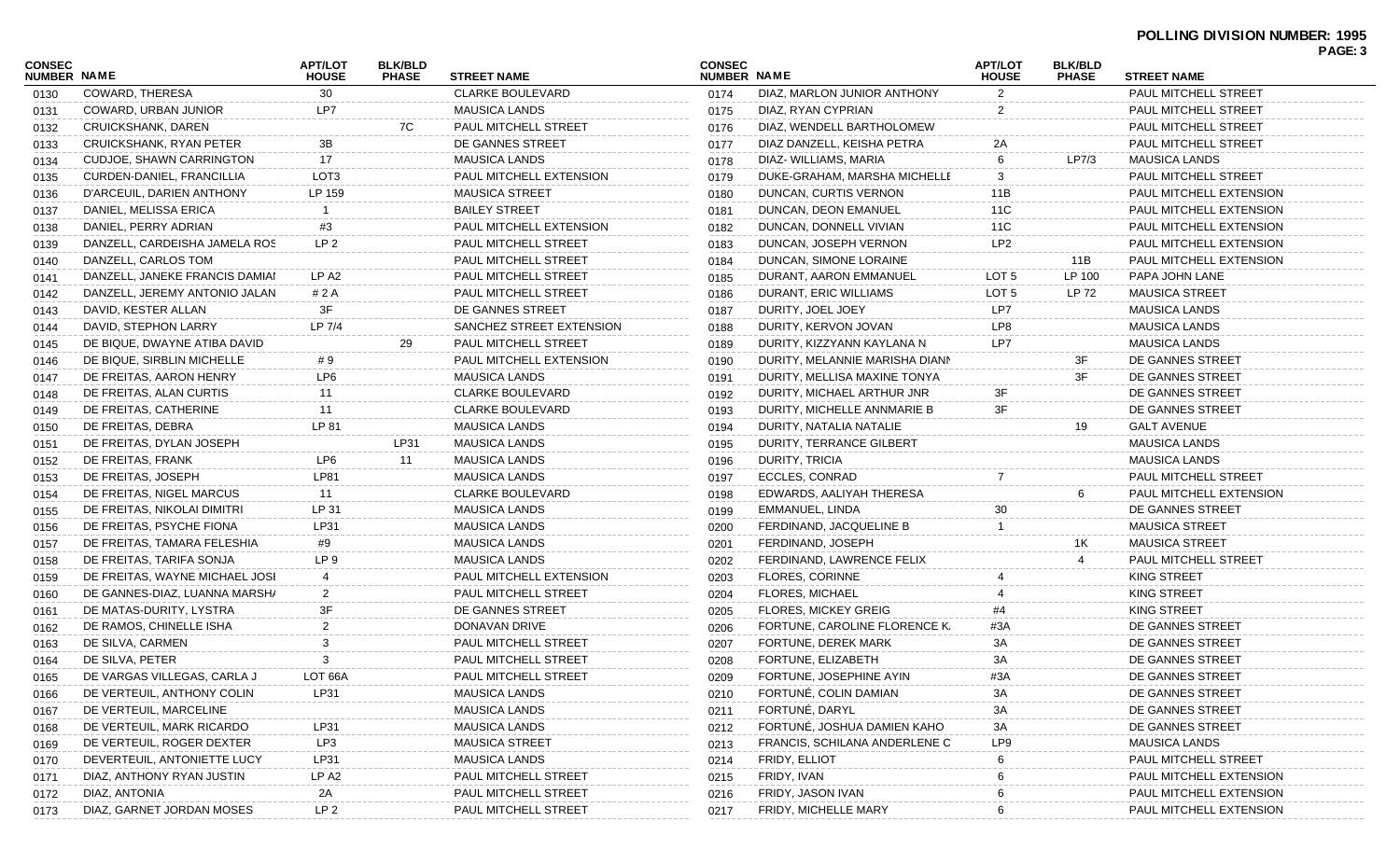| <b>CONSEC</b><br>NUMBER NAME |                                   | <b>APT/LOT</b><br><b>HOUSE</b> | <b>BLK/BLD</b><br><b>PHASE</b> | <b>STREET NAME</b>          | <b>CONSEC</b><br>NUMBER NAME |                                 | <b>APT/LOT</b><br><b>HOUSE</b> | <b>BLK/BLD</b><br><b>PHASE</b> | <b>STREET NAME</b>          |
|------------------------------|-----------------------------------|--------------------------------|--------------------------------|-----------------------------|------------------------------|---------------------------------|--------------------------------|--------------------------------|-----------------------------|
| 0218                         | <b>FRIDY, MONICA</b>              |                                |                                | PAUL MITCHELL EXTENSION     | 0262                         | HOLDER, ANGELA DOREEN           | 13                             |                                | <b>GALT AVENUE</b>          |
| 0219                         | FRIDY, NADINE JULIET              |                                |                                | PAUL MITCHELL EXTENSION     | 0263                         | HOSPEDALES, DANA RENEE          |                                | 6                              | <b>CLARKE BOULEVARD</b>     |
| 0220                         | FRIDY, RAMONA ALLISON ELKE        |                                |                                | PAUL MITCHELL EXTENSION     | 0264                         | HOSPEDALES, JOEL DION           |                                |                                | <b>CLARKE BOULEVARD</b>     |
| 0221                         | FRIDY-SMITH, MARSHA MARIA         |                                |                                | PAUL MITCHELL EXTENSION     | 0265                         | HOSPEDALES, JOSEPH              |                                |                                | <b>CLARKE BOULEVARD</b>     |
| 0222                         | FRONTIN, KAREEM                   | LP <sub>1</sub>                | 4L                             | PAUL MITCHELL STREET        | 0266                         | HOSPEDALES, MICHAEL PAUL        |                                |                                | <b>CLARKE BOULEVARD</b>     |
| 0223                         | GABRIEL, FAUSTINA KATHLEEN        | 11                             |                                | <b>MAUSICA STREET</b>       | 0267                         | HOSPEDALES, NICHOLAS KEVIN      | LP <sub>2</sub>                |                                | <b>MAUSICA LANDS</b>        |
| 0224                         | GAJADHAR, RADHICA                 | APT 7                          |                                | <b>PAUL MITCHELL STREET</b> | 0268                         | HOSPEDALES, NICOLETTE COLEEN    | 6                              |                                | <b>MAUSICA LANDS</b>        |
| 0225                         | GALL, VANESSA KAREN ELIZABETH     | 5                              |                                | <b>MAUSICA STREET</b>       | 0269                         | HOSPEDALES, NIGEL SHAWN         | 172                            |                                | <b>MAUSICA LANDS</b>        |
| 0226                         | GARCIA, AMRYL GEMMA GEORGIA       | 7-C                            |                                | PAUL MITCHELL EXTENSION     | 0270                         | <b>HOSPEDALES, PAUL</b>         | #6                             |                                | <b>CLARKE BOULEVARD</b>     |
| 0227                         | <b>GARCIA, ISAIAH ANDELL</b>      | LP9                            |                                | PAUL MITCHELL EXTENSION     | 0271                         | HOSPEDALES, RAYLENE CRYSTAL     |                                |                                | <b>CLARKE BOULEVARD</b>     |
| 0228                         | <b>GARCIA, KATHERINE CAMELITE</b> | LP 7/4                         |                                | <b>MAUSICA LANDS</b>        | 0272                         | HOSPEDALES, RELON IGNATIUS      | -6                             |                                | <b>CLARKE BOULEVARD</b>     |
| 0229                         | GARCIA-CORYAT, DANEIA JACKIE      | LP <sub>5</sub>                |                                | SANCHEZ STREET EXTENSION    | 0273                         | HOSPEDALES, RONDELLE SHUBBA     | LP <sub>2</sub>                |                                | <b>CLARKE BOULEVARD</b>     |
| 0230                         | <b>GEORGE, LEVI CHRISTIAN</b>     | LP <sub>2</sub>                |                                | PAPA JOHN LANE              | 0274                         | HOSPEDALES, RYAN NOEL           | LP <sub>6</sub>                |                                | <b>MAUSICA LANDS</b>        |
| 0231                         | GERVAIS, ZWADE KEFENTSE           |                                | 3F                             | DE GANNES STREET            | 0275                         | HOSPEDALES, SHANE BEVON         | 6                              |                                | <b>CLARKE BOULEVARD</b>     |
| 0232                         | <b>GHANY, JOHN STEPHEN</b>        |                                |                                | PAUL MITCHELL STREET        | 0276                         | HOSPEDALES, TRACY KELLY         | LP# 72                         |                                | <b>MAUSICA STREET</b>       |
| 0233                         | GIBBS, ANDY                       | 3                              |                                | <b>MAUSICA STREET</b>       | 0277                         | HOYTE, DEXTER RICARDO           | 7 B                            | UNIT <sub>1</sub>              | PAUL MITCHELL EXTENSION     |
| 0234                         | GILL, CATHERINE MALINA NAKISHA    | 15                             |                                | <b>MAUSICA LANDS</b>        | 0278                         | IFILL, CHENELL GERMAINE         | 30                             |                                | <b>MAUSICA LANDS</b>        |
| 0235                         | GITTENS, ANTON MARCUS NELSON      |                                |                                | SANCHEZ STREET EXTENSION    | 0279                         | <b>ISRAEL, GINELLE MICHELLE</b> | APT. 4                         | 7B                             | PAUL MITCHELL STREET        |
| 0236                         | GITTENS, ESHE NATTISHA            | 3                              |                                | PAUL MITCHELL STREET        | 0280                         | <b>ISRAEL, TRENELL STEFFAN</b>  | APT4                           | 7B                             | <b>PAUL MITCHELL STREET</b> |
| 0237                         | GONZALES, MARCUS LEE SAMMY        | LP6A                           |                                | <b>MAUSICA LANDS</b>        | 0281                         | JACKSON, DWIGHT JOSIAH          | APT <sub>5</sub>               | 7 B                            | PAUL MITCHELL STREET        |
| 0238                         | GONZALES, SAM MARK                | 6A                             |                                | <b>MAUSICA LANDS</b>        | 0282                         | JAKIE, ANTHONY DEON MATTHEW     | LP <sub>9</sub>                |                                | PAUL MITCHELL EXTENSION     |
| 0239                         | GONZALES, SERENA CHRISTALL JO     | LP 6A                          |                                | <b>MAUSICA LANDS</b>        | 0283                         | JAKIE, CHRISTOPHER DANIEL C J   | 3D                             |                                | DE GANNES STREET            |
| 0240                         | GONZALES, SHAWN SAMUEL            | 6A                             |                                | <b>MAUSICA LANDS</b>        | 0284                         | JAKIE, RUDOLPH                  | 3A                             |                                | DE GANNES STREET            |
| 0241                         | GONZALES, SHAY MILES JESSE        | LP 6A                          |                                | <b>MAUSICA LANDS</b>        | 0285                         | JAMES, CARLOS ROGER             |                                |                                | SANCHEZ STREET EXTENSION    |
| 0242                         | <b>GRANGER, JUDY MARY FELICIA</b> | 3 O                            |                                | DE GANNES STREET            | 0286                         | JAMES, JEAN LYNDA CHRISTIANA    | 12A                            |                                | <b>JONES CIRCULAR</b>       |
| 0243                         | GRANT, RICIA KATHERINE            | 3                              |                                | PAUL MITCHELL STREET        | 0287                         | <b>JOHN, BRENT MICKEY</b>       | $\overline{7}$                 |                                | SANCHEZ STREET EXTENSION    |
| 0244                         | <b>GREENE, CLEON KENNSTON</b>     | LP <sub>22</sub> A             |                                | <b>CLARKE BOULEVARD</b>     | 0288                         | JOHN, CATHERINE                 | 1K                             |                                | <b>MAUSICA STREET</b>       |
| 0245                         | <b>GREENE, TREY KEAGON</b>        | 22A                            |                                | <b>CLARKE BOULEVARD</b>     | 0289                         | JOHN, CLEOPHAS                  | LP7                            |                                | <b>CLARKE BOULEVARD</b>     |
| 0246                         | GUADA, GIAMARIE AMANDA            |                                |                                | SANCHEZ STREET EXTENSION    | 0290                         | JOHN, CYRIL                     | LP <sub>1</sub> A              |                                | PAPA JOHN LANE              |
| 0247                         | GUY, KESTON TYRONE                |                                |                                | DONAVAN DRIVE               | 0291                         | JOHN, DERICK MATTHEW            | <b>LP12</b>                    |                                | <b>MAUSICA LANDS</b>        |
| 0248                         | GUY-HARRY, SHARON SHIRLEY-ANI     |                                | 3                              | DONAVAN DRIVE               | 0292                         | JOHN, EUGENIA                   | $\overline{7}$                 |                                | SANCHEZ STREET EXTENSION    |
| 0249                         | HACKETT, KEVIN BRIAN              |                                |                                | PAUL MITCHELL STREET        | 0293                         | JOHN, GREGORY SHELDON           | 14                             |                                | <b>MAUSICA LANDS</b>        |
| 0250                         | HACKETT-SAMUEL, CLEOTIOR          |                                |                                | PAUL MITCHELL STREET        | 0294                         | JOHN, ISIDORA PAMELA            | 1K                             |                                | <b>MAUSICA STREET</b>       |
| 0251                         | HARRADAN, AJACE RAHUL             |                                |                                | <b>MAUSICA STREET</b>       | 0295                         | JOHN, KEVIN LEE                 | # 1K                           |                                | <b>MAUSICA STREET</b>       |
| 0252                         | HARRADAN, LYNETTE RADACA          | 3                              |                                | <b>MAUSICA STREET</b>       | 0296                         | JOHN, LARRY RICHARD             |                                |                                | SANCHEZ STREET EXTENSION    |
| 0253                         | HARRADAN, MALTIE                  |                                |                                | MAUSICA STREET              | 0297                         | JOHN, LERRY MAXIMUS             | $\overline{\phantom{a}}$       |                                | MAUSICA STREET              |
| 0254                         | HARRADAN, NEAL JOSEPH             |                                |                                | <b>MAUSICA STREET</b>       | 0298                         | JOHN, MERCEDES TIAMARIE BRIAN   | #7                             | LP 51                          | SANCHEZ STREET EXTENSION    |
| 0255                         | HARRADAN, ROSHAN                  |                                |                                | <b>MAUSICA STREET</b>       | 0299                         | JOHN, MICHELLE JACQUELINE       |                                |                                | SANCHEZ STREET EXTENSION    |
| 0256                         | HARRIS, LENNOX                    | 7C                             |                                | PAUL MITCHELL EXTENSION     | 0300                         | JOHN, PAUL CUTHBERT             | 1K                             |                                | <b>MAUSICA STREET</b>       |
| 0257                         | HARRISON, ANICIA RACHAEL          |                                | #3B                            | DE GANNES STREET            | 0301                         | JOHN, RANSOM                    | 1K                             |                                | <b>MAUSICA STREET</b>       |
| 0258                         | HENRY, LATOYA LATIFFA             | # 8                            |                                | SANCHEZ STREET EXTENSION    | 0302                         | JOHN, RYAN PAUL                 | 1K                             |                                | <b>MAUSICA STREET</b>       |
| 0259                         | HILL, CALISTRA                    | <b>LP53</b>                    |                                | <b>MAUSICA LANDS</b>        | 0303                         | JOHN, SHEREE MELISSA            | -7                             |                                | SANCHEZ STREET EXTENSION    |
| 0260                         | HILL, DOMINGO GREGORY             | LP53                           |                                | <b>MAUSICA LANDS</b>        | 0304                         | JOHN, SIMON JUNIOR              | LP <sub>5</sub>                |                                | <b>MAUSICA LANDS</b>        |
| 0261                         | <b>HILL, FLORENCIA</b>            | LP 8                           |                                | PAUL MITCHELL EXTENSION     | 0305                         | JOHN, THEODORA MOYLIN           |                                |                                | PAPA JOHN LANE              |
|                              |                                   |                                |                                |                             |                              |                                 |                                |                                |                             |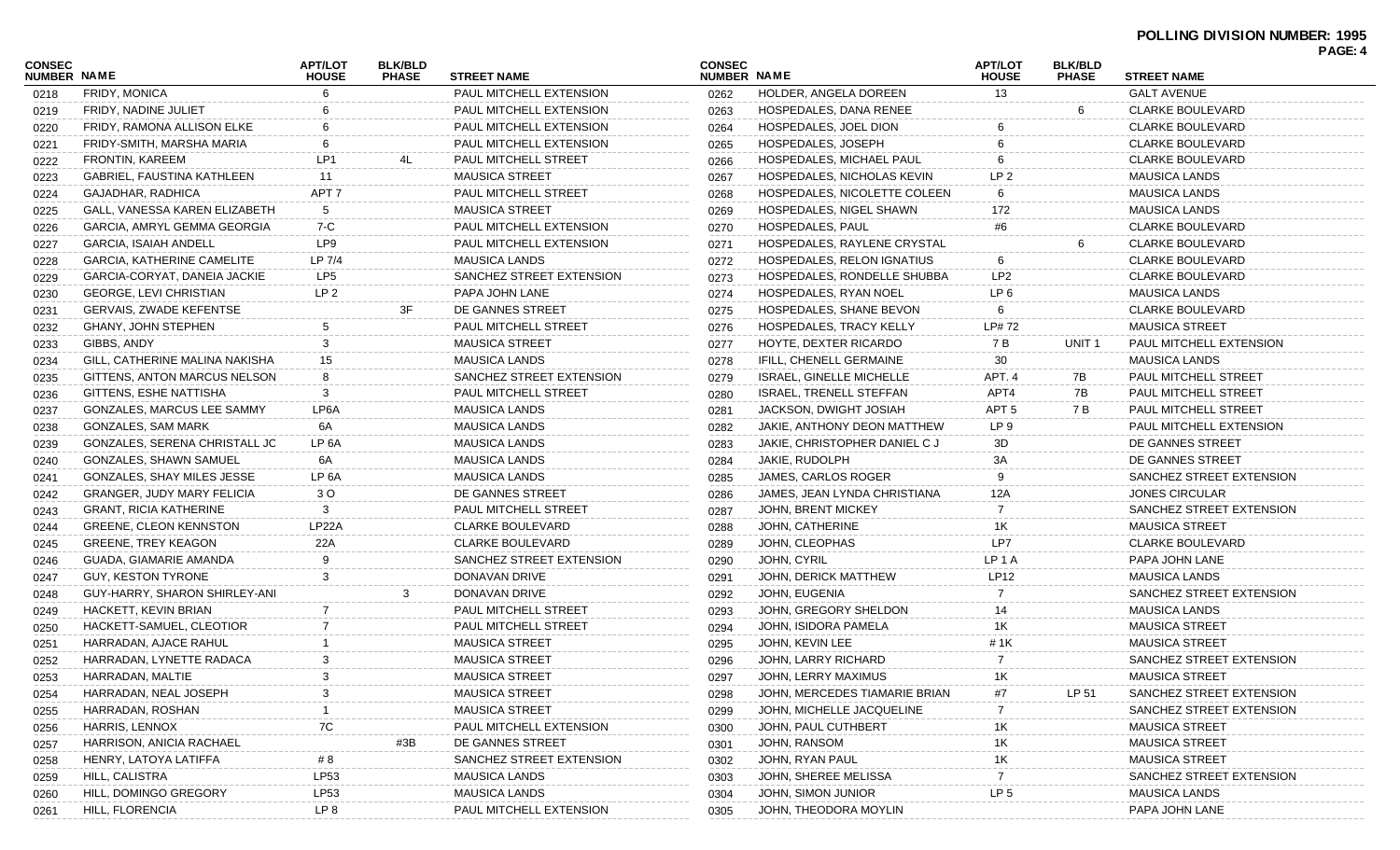#### **POLLING DIVISION NUMBER: 1995 PAGE: 5**

|                              |                               | <b>APT/LOT</b>  |                                |                          | <b>CONSEC</b> |                              | <b>APT/LOT</b>  | <b>BLK/BLD</b> |                          | <b>FAGE.J</b> |
|------------------------------|-------------------------------|-----------------|--------------------------------|--------------------------|---------------|------------------------------|-----------------|----------------|--------------------------|---------------|
| CONSEC<br><b>NUMBER NAME</b> |                               | <b>HOUSE</b>    | <b>BLK/BLD</b><br><b>PHASE</b> | <b>STREET NAME</b>       | NUMBER NAME   |                              | <b>HOUSE</b>    | <b>PHASE</b>   | <b>STREET NAME</b>       |               |
| 0306                         | JOHN-AJIM, NICOLE ALLISON     |                 |                                | SANCHEZ STREET EXTENSION | 0350          | LEWIS, STEPHON DAVIS         | 24              |                | <b>CLARKE BOULEVARD</b>  |               |
| 0307                         | JOHN-TAVERNIER, CHELSEA SINEA | #7              |                                | SANCHEZ STREET EXTENSION | 0351          | LEWIS, WENDEL MARTIN         | LP6             |                | PAUL MITCHELL EXTENSION  |               |
| 0308                         | JOSEPH. MICHELLE SONYA        | 5               |                                | <b>MAUSICA STREET</b>    | 0352          | LEWIS-ADAMS, IRENE           | LP 9            |                | PAUL MITCHELL EXTENSION  |               |
| 0309                         | <b>JOSEPH, PETER B</b>        |                 |                                | <b>MAUSICA LANDS</b>     | 0353          | LEWIS-JAMES, JULIA           | LP 6 #24        |                | <b>CLARKE BOULEVARD</b>  |               |
| 0310                         | JOSEPH, SHIRLEY               |                 |                                | <b>MAUSICA STREET</b>    | 0354          | LIVERPOOL, REANNA TWAIN      | LP9             |                | PAUL MITCHELL EXTENSION  |               |
| 0311                         | JOSEPH-ROBINSON, MELINA SUMM  |                 |                                | <b>MAUSICA LANDS</b>     | 0355          | LLEWELLYN, JOEL STEPHEN      | LP3             |                | <b>MAUSICA STREET</b>    |               |
| 0312                         | <b>JULIEN, DORCAS</b>         | LP8             |                                | <b>MAUSICA LANDS</b>     | 0356          | LLEWELLYN, RENEE PAULA       |                 |                | <b>MAUSICA STREET</b>    |               |
| 0313                         | JULIEN, JOHN JEFFERSON        |                 | 2A                             | <b>GALT AVENUE</b>       | 0357          | LOCHIN, RICHARD MARLON       |                 |                | PAUL MITCHELL STREET     |               |
| 0314                         | <b>JULIEN, LENNARD</b>        |                 | LP 8                           | <b>MAUSICA LANDS</b>     | 0358          | LONDON, ANTHONY ALPHEUS      | #3 O            |                | DE GANNES STREET         |               |
| 0315                         | <b>JULIEN, LOIS REBECCA</b>   | 2A              |                                | <b>GALT AVENUE</b>       | 0359          | LONDON, BERNADETTE           | 30              |                | DE GANNES STREET         |               |
| 0316                         | KHAN, ANGELINE NICOLA         | LP8             | 12                             | PAUL MITCHELL EXTENSION  | 0360          | LONDON, DINELLE CHRISTLYN    | LP 5            |                | SANCHEZ STREET EXTENSION |               |
| 0317                         | KHAN, HYACINTH DANAH          |                 |                                | DONAVAN DRIVE            | 0361          | LOUIS-PITCHER, ANSELMA       | LP9             |                | PAUL MITCHELL EXTENSION  |               |
| 0318                         | KHAN, JESSI SHALANE AMBER     | # 7             |                                | SANCHEZ STREET EXTENSION | 0362          | MALONEY, DARCELE PEARL       | #9              |                | SANCHEZ STREET EXTENSION |               |
| 0319                         | KHAN, NAZEEM                  |                 |                                | PAUL MITCHELL STREET     | 0363          | MARCANO, EVARIST GERALD      |                 | LP 52A         | SANCHEZ STREET EXTENSION |               |
| 0320                         | KHAN, NIKKISHA ROBYN JOSIAN   |                 |                                | SANCHEZ STREET EXTENSION | 0364          | MARCANO, FRANCIS CHEIES      | LP8             |                | <b>GALT AVENUE</b>       |               |
| 0321                         | KHAN, TAUREAN TAJMOOL         |                 |                                | DONAVAN DRIVE            | 0365          | MARCANO, JOANNE JENELLE M    | #3B             |                | DE GANNES STREET         |               |
| 0322                         | KING, ANDY MATHIAS            |                 | 2A                             | <b>GALT AVENUE</b>       | 0366          | MARCANO, JOSEPHINE           | LP6             |                | <b>MAUSICA LANDS</b>     |               |
| 0323                         | KING, JOEL NICHOLAS           | 2A              |                                | <b>GALT AVENUE</b>       | 0367          | MARCANO, KEVIN KERVIN        | 12              |                | SANCHEZ STREET EXTENSION |               |
| 0324                         | KNIGHTS, OTTLEY CARLTON       | LP 9            |                                | <b>MAUSICA LANDS</b>     | 0368          | MARCANO, MALIQ KATIER XAVIER | #3              |                | <b>MAUSICA LANDS</b>     |               |
| 0325                         | KURBANALI, ANNETTE            | 5               |                                | PAUL MITCHELL STREET     | 0369          | MARCANO, STEPHEN BEDE        | LP6             |                | <b>JONES CIRCULAR</b>    |               |
| 0326                         | KURBANALI, RUSSEL             |                 |                                | PAUL MITCHELL STREET     | 0370          | MARCANO, TAMERA IRIS         | LP 50           |                | SANCHEZ STREET EXTENSION |               |
| 0327                         | LA COA, RAYMOND               | LP9             |                                | PAUL MITCHELL EXTENSION  | 0371          | MARCANO-SOLOMON, SEMIJOE SIN | 3               |                | <b>MAUSICA LANDS</b>     |               |
| 0328                         | LA CROIX, YOLANDE MARGARET    | 4               |                                | <b>MAUSICA STREET</b>    | 0372          | MARTINEZ, ANTHONY            | #7-9            |                | PAUL MITCHELL STREET     |               |
| 0329                         | LA MORELLE, TRICIA ANN MERYL  | 10              |                                | <b>MAUSICA STREET</b>    | 0373          | MARTINEZ, HENRY              | LP <sub>2</sub> |                | PAUL MITCHELL STREET     |               |
| 0330                         | LEE, DAVEANN CEMON            | LP9             |                                | <b>METIVIER LANE</b>     | 0374          | MARTINEZ, JOHN               | LP53            |                | SANCHEZ STREET EXTENSION |               |
| 0331                         | LEE, JAMES MATTHEW            | 1L              |                                | <b>MAUSICA STREET</b>    | 0375          | MARTINEZ, KEENAN ANDRE       | 10              |                | <b>MAUSICA LANDS</b>     |               |
| 0332                         | LEE QUAY, ANASTASIA BEVERLY   | LP 54           |                                | <b>MAUSICA LANDS</b>     | 0376          | MARTINEZ, MALCOLM SYLVESTER  |                 |                | PAUL MITCHELL STREET     |               |
| 0333                         | LEE QUAY, ANTHONY             | 51              |                                | <b>MAUSICA LANDS</b>     | 0377          | MARTINEZ-GONZALES, MARLENE W | LP6A            |                | <b>MAUSICA LANDS</b>     |               |
| 0334                         | LEE QUAY, NATHASIA CATHERINE  |                 |                                | <b>MAUSICA LANDS</b>     | 0378          | MARYUEN, ANCEL MITCHUM       | 10              |                | PAUL MITCHELL STREET     |               |
| 0335                         | LEE QUAY, RENETHA KRYSTAL     | LP 54           |                                | <b>MAUSICA LANDS</b>     | 0379          | MAURICE, DARRIN CRAIG        | 3В              |                | DE GANNES STREET         |               |
| 0336                         | LEE QUAY, TIFFANY SAMANTHA    | 26              |                                | <b>MAUSICA LANDS</b>     | 0380          | MAYERS, MELVERN OMYANNA      |                 |                | <b>BAILEY STREET</b>     |               |
| 0337                         | LEE QUAY-FARRIER, VICTORIA    | 26              |                                | <b>MAUSICA LANDS</b>     | 0381          | MC CARTHY-HOSPEDALES, NEISHA | 12.             |                | <b>MAUSICA LANDS</b>     |               |
| 0338                         | LEE QUAY-REYES, HARLAN MATHE  |                 | 1Α                             | <b>GORDON STREET</b>     | 0382          | MC INTOSH, JOACHIM           |                 |                | SANCHEZ STREET EXTENSION |               |
| 0339                         | LEE QUAY-REYES, QULYN CATHY   | 1A              |                                | <b>GORDON STREET</b>     | 0383          | MC LEOD-STEPHENS, OLIVIA     |                 | LP #2          | PAUL MITCHELL STREET     |               |
| 0340                         | LEE-RICHARDSON, SUSAN E       | 9               |                                | <b>GALT AVENUE</b>       | 0384          | MC MAYO, JOSEPH GLOUSTER     | LP2             |                | <b>MAUSICA LANDS</b>     |               |
| 0341                         | LEWIS, ELVIRA PHILIPPA        |                 |                                | <b>MAUSICA LANDS</b>     | 0385          | MELONEY, STEVEN SHAWN        | LP 50           |                | <b>MAUSICA LANDS</b>     |               |
| 0342                         | LEWIS, ESTHER ZITA PATRICIA   |                 |                                | <b>MAUSICA LANDS</b>     | 0386          | MITCHELL, ALESSANDRO ANGEL L |                 |                | DE GANNES STREET         |               |
| 0343                         | LEWIS, FAITH SHANIA           |                 |                                | <b>MAUSICA LANDS</b>     | 0387          | MITCHELL, ANEKA MAURICA N    |                 |                | DE GANNES STREET         |               |
| 0344                         | LEWIS, GLENDA                 | 24              |                                | <b>CLARKE BOULEVARD</b>  | 0388          | MITCHELL, ANGEL LLEWELYN     |                 |                | DE GANNES STREET         |               |
| 0345                         | LEWIS, IRVIN                  |                 |                                | <b>MAUSICA LANDS</b>     | 0389          | MITCHELL, ANGELA             | 3F              |                | DE GANNES STREET         |               |
| 0346                         | LEWIS, KELLY-ANN SHULANDER    | LP <sub>5</sub> |                                | <b>MAUSICA LANDS</b>     | 0390          | MITCHELL, DERICK BRAD        | LP6             |                | <b>CLARKE BOULEVARD</b>  |               |
| 0347                         | LEWIS, KERLENE BRITTNEY       | #24             |                                | <b>MAUSICA LANDS</b>     | 0391          | MITCHELL, NICKEL MALACHI S   | 3F              |                | DE GANNES STREET         |               |
| 0348                         | LEWIS, RUPERT                 | 24              |                                | <b>MAUSICA LANDS</b>     | 0392          | MOHAMMED, TERRENCE FRANKLYI  |                 |                | SANCHEZ STREET EXTENSION |               |
| 0349                         | LEWIS, SHULON KELON           | LP9             |                                | <b>MAUSICA LANDS</b>     | 0393          | MORALDO, MATT KURT NAVADA    | 1K              |                | <b>MAUSICA STREET</b>    |               |
|                              |                               |                 |                                |                          |               |                              |                 |                |                          |               |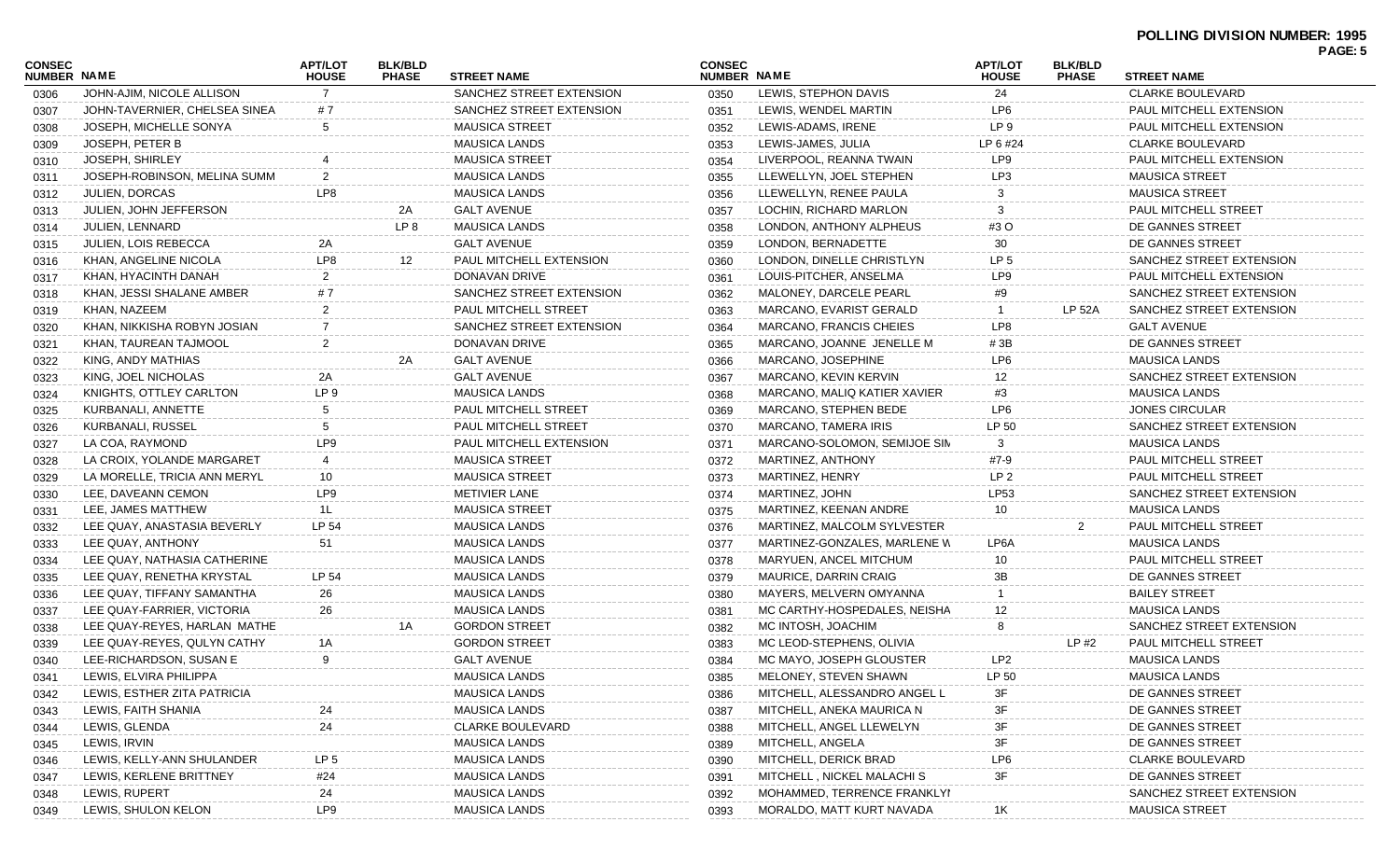### **POLLING DIVISION NUMBER: 1995**

| <b>CONSEC</b><br>NUMBER NAME |                              | <b>APT/LOT</b><br><b>HOUSE</b> | <b>BLK/BLD</b><br><b>PHASE</b> | <b>STREET NAME</b>          | <b>CONSEC</b><br>NUMBER NAME |                                 | <b>APT/LOT</b><br><b>HOUSE</b> | <b>BLK/BLD</b><br><b>PHASE</b> | <b>STREET NAME</b>             | PAGE: 6 |
|------------------------------|------------------------------|--------------------------------|--------------------------------|-----------------------------|------------------------------|---------------------------------|--------------------------------|--------------------------------|--------------------------------|---------|
| 0394                         | MORALDO, MERVYN REGINALD     | 1K                             |                                | <b>MAUSICA STREET</b>       | 0438                         | PLAZA, DENISE KARMEL ELFREIDA   | 10                             |                                | <b>MAUSICA STREET</b>          |         |
| 0395                         | MORALES, QUINCY LUKE         | LP <sub>2</sub>                |                                | PAUL MITCHELL STREET        | 0439                         | PRICE, TRUDY JULIET             | 10                             |                                | <b>MAUSICA STREET</b>          |         |
| 0396                         | NELSON, DENSLEY THEOPHILUS   | LP8                            |                                | <b>MAUSICA LANDS</b>        | 0440                         | <b>PRIMUS, FELIECE LISELLE</b>  | LP 10                          |                                | <b>MAUSICA LANDS</b>           |         |
| 0397                         | NICHOLAS, MARGARET           | LP3                            |                                | <b>MAUSICA LANDS</b>        | 0441                         | PRIMUS, NEKEISHA NATASHA        |                                | LP 9                           | <b>PAUL MITCHELL EXTENSION</b> |         |
| 0398                         | NOEL, LINNETT PEARL          |                                |                                | PAPA JOHN LANE              | 0442                         | QUAMINA, ALEXANDER              |                                |                                | <b>MAUSICA LANDS</b>           |         |
| 0399                         | NOEL-BOLDAN, CATHERINE ANGEL | LP8                            |                                | SANCHEZ STREET EXTENSION    | 0443                         | QUINTERO, DARELL DESMOND W      | LP8                            |                                | <b>GALT AVENUE</b>             |         |
| 0400                         | NOREIGA-GAY, CECILIA         | #4                             |                                | <b>CLARKE BOULEVARD</b>     | 0444                         | QUINTERO, DARREN WENDELL        | 12                             |                                | <b>MAUSICA LANDS</b>           |         |
| 0401                         | O'BRIEN, ALLISON             | 3B                             |                                | DE GANNES STREET            | 0445                         | QUINTERO, DARRION ANTHONY       | 2                              |                                | <b>GALT AVENUE</b>             |         |
| 0402                         | O'BRIEN, DAMIAN JEROME       | 3B                             |                                | DE GANNES STREET            | 0446                         | QUINTERO, DAVID WILSON          | LP8                            |                                | <b>MAUSICA LANDS</b>           |         |
| 0403                         | O'BRIEN, JOSEPH EMMANUEL     | 3B                             |                                | DE GANNES STREET            | 0447                         | QUINTERO, DIANA WENDY-ANN       | $\overline{2}$                 |                                | <b>GALT AVENUE</b>             |         |
| 0404                         | O'BRIEN, MICHAEL             | 3B                             |                                | DE GANNES STREET            | 0448                         | QUINTERO, JULIEN                | 33                             |                                | <b>MAUSICA LANDS</b>           |         |
| 0405                         | O'BRIEN, NIGEL DWAYNE        | 3B                             |                                | DE GANNES STREET            | 0449                         | QUINTERO, LYDIA CHRISTIANA      |                                |                                | <b>GALT AVENUE</b>             |         |
| 0406                         | O'BRIEN, SALLY               | 3B                             |                                | DE GANNES STREET            | 0450                         | RAMDHANIE-BONEO, SARAH          | 9                              |                                | SANCHEZ STREET EXTENSION       |         |
| 0407                         | O'BRIEN, STEPHEN             | 3B                             |                                | DE GANNES STREET            | 0451                         | RAMDIAL, CHERRY ANN THERESA     | 10                             |                                | <b>GALT AVENUE</b>             |         |
| 0408                         | O'BRIEN, TREVOR EDMUND       | 3B                             |                                | DE GANNES STREET            | 0452                         | RAMDIAL, JOHN CURTIS            |                                | LP 10                          | <b>GALT AVENUE</b>             |         |
| 0409                         | OLIVERIE, ABBINASH PAUL      | LP9                            |                                | PAUL MITCHELL EXTENSION     | 0453                         | RAMDIAL, STEPHANIE SHELLY ANN   | 10                             |                                | <b>GALT AVENUE</b>             |         |
| 0410                         | OLIVIERRE, JEROME RICARDO    | LP 157                         |                                | <b>MAUSICA STREET</b>       | 0454                         | RAMDIAL, STEPHON JEREMIAH       | #10                            |                                | <b>GALT AVENUE</b>             |         |
| 0411                         | OUTRIDGE, MARIAN ANGELA      | LT 37                          | 10                             | PAUL MITCHELL STREET        | 0455                         | RAMSARUP, RAJIF                 | LP 7/2                         |                                | <b>GALT AVENUE</b>             |         |
| 0412                         | OUTRIDGE, STEFAN             | #10                            |                                | <b>PAUL MITCHELL STREET</b> | 0456                         | REDMAN, ROBERT                  | LPA6                           |                                | <b>MAUSICA LANDS</b>           |         |
| 0413                         | <b>OUTRIDGE, WILLIAM</b>     | #10                            |                                | <b>PAUL MITCHELL STREET</b> | 0457                         | REYES, CATHERINE                | LP 4                           |                                | <b>PAUL MITCHELL EXTENSION</b> |         |
| 0414                         | PACHECO, ZACHARY JEREMIAH    | APT <sub>6</sub>               | LP <sub>4</sub>                | PAUL MITCHELL STREET        | 0458                         | REYES, CRISTAL MEGAN ANGELA     | 3                              |                                | PAUL MITCHELL STREET           |         |
| 0415                         | PAPONETTE, CHRISTOPHER       | 24                             |                                | <b>MAUSICA LANDS</b>        | 0459                         | REYES, EVITA ELEESA             | 13                             |                                | <b>GALT AVENUE</b>             |         |
| 0416                         | PARRIS, CARRIE TEXAS         | 1K                             |                                | PAPA JOHN LANE              | 0460                         | REYES, HARLAN MATTHEW AVERILI   | 1A                             |                                | <b>GORDON STREET</b>           |         |
| 0417                         | PARRIS, CHANTAL DAKOTA       | LP#1K                          |                                | PAPA JOHN LANE              | 0461                         | REYES, KENDEL                   | <b>LP54</b>                    |                                | <b>MAUSICA LANDS</b>           |         |
| 0418                         | PARRIS, CHARLES CHEYENNE     | LP 1 A                         |                                | PAPA JOHN LANE              | 0462                         | REYES, ROGER                    | 13                             |                                | <b>GALT AVENUE</b>             |         |
| 0419                         | PARRIS, JOSHUA CARLISLE      | 1K                             |                                | PAPA JOHN LANE              | 0463                         | <b>REYES, SHELDON</b>           | LP 54                          |                                | <b>MAUSICA LANDS</b>           |         |
| 0420                         | PASCALL, NICKOLI KARIME      | #25                            |                                | SORZANO STREET              | 0464                         | RICHARDS, RITA THERESA MARIA    | 1D                             |                                | <b>MAUSICA STREET</b>          |         |
| 0421                         | PENA-PEREIRA, RITA           |                                |                                | <b>MAUSICA STREET</b>       | 0465                         | <b>RICHARDS, VICTOR</b>         | 1D                             |                                | <b>MAUSICA STREET</b>          |         |
| 0422                         | PEREIRA, ABRAHAM PAUL        |                                |                                | <b>MAUSICA STREET</b>       | 0466                         | RICHARDSON, BRENTON ALSTON      | LP 9                           |                                | <b>GALT AVENUE</b>             |         |
| 0423                         | PEREIRA, ANTHONY PAUL        | $\overline{2}$                 |                                | <b>MAUSICA STREET</b>       | 0467                         | RIVERS, NATALIA LATOYAH         | LP#6                           |                                | PAUL MITCHELL STREET           |         |
| 0424                         | PEREIRA, CHERYL              |                                |                                | <b>MAUSICA STREET</b>       | 0468                         | RIVERS, PEARL                   | LP6                            |                                | PAUL MITCHELL EXTENSION        |         |
| 0425                         | PEREIRA, CYRIL               |                                |                                | <b>MAUSICA STREET</b>       | 0469                         | RIVERS, SAMUEL                  | LP <sub>6</sub>                |                                | PAUL MITCHELL EXTENSION        |         |
| 0426                         | PEREIRA, DAVID               | LP165                          | 2                              | <b>MAUSICA STREET</b>       | 0470                         | <b>RIVERS, SHERVON SHERWADE</b> | LP6                            |                                | PAUL MITCHELL EXTENSION        |         |
| 0427                         | PEREIRA, RAMON               | 2                              |                                | <b>MAUSICA STREET</b>       | 0471                         | RIVERS, STIRLIN SHIRVAGNI       | LP6                            |                                | PAUL MITCHELL EXTENSION        |         |
| 0428                         | PEREIRA, RICARDO ANTHONY     | #2                             |                                | <b>MAUSICA STREET</b>       | 0472                         | ROBERTS, MELISSA                | LP6                            |                                | <b>MAUSICA LANDS</b>           |         |
| 0429                         | PEREIRA, SUSAN JACINTA       |                                | 2                              | <b>MAUSICA STREET</b>       | 0473                         | ROBERTS-EDWARDS, LISA W A       | <b>LP58</b>                    |                                | <b>MAUSICA LANDS</b>           |         |
| 0430                         | PEREZ, CARLOS LOUIS          |                                |                                | SANCHEZ STREET EXTENSION    | 0474                         | ROBINSON, KHADESHA KEZRIE-ANI   |                                | 3B                             | DE GANNES STREET               |         |
|                              | PEREZ, ROSEMARIE THELMA      | LP 54                          |                                | <b>MAUSICA LANDS</b>        | 0475                         | RODNEY-WILSON, ALIAN MARGARE    | 10                             |                                | <b>MAUSICA STREET</b>          |         |
| 0431                         | PERSAD, LILLIAN CHRISTINE    | #8                             |                                | PAUL MITCHELL STREET        | 0476                         | RODRIGUEZ, NICOLE               | 3A                             |                                | <b>MAUSICA STREET</b>          |         |
| 0432                         | PETIT, NANETTE MARIA         |                                | 3A                             | DE GANNES STREET            |                              | RODULFO, ELSIE RITA             | LP2                            |                                | PAUL MITCHELL STREET           |         |
| 0433                         | PIERRE, AKIM JAMAL JOHN      | LP <sub>5</sub>                | 22A                            | <b>CLARKE BOULEVARD</b>     | 0477                         | ROGERS, CRISTON IAN             | LP 7/4                         |                                | SANCHEZ STREET EXTENSION       |         |
| 0434                         | PIKE, FELICIA JENELLE        | #10                            |                                | <b>GALT AVENUE</b>          | 0478                         | RONDON, JENNIFER ALICIA         | 10                             |                                | <b>MAUSICA LANDS</b>           |         |
| 0435                         | PITCHER, RANDOLPH JUNIOR     | LP9                            |                                | PAUL MITCHELL EXTENSION     | 0479                         | RONDON, SHENIKA NICOLA          | LP 9                           |                                | PAUL MITCHELL STREET           |         |
| 0436                         | PLAZA, BRENT DANIEL JOHN     |                                |                                | <b>MAUSICA STREET</b>       | 0480                         | SALANDY, QUINTE DANILLE         |                                | 5                              | SANCHEZ STREET EXTENSION       |         |
| 0437                         |                              | 10                             |                                |                             | 0481                         |                                 |                                |                                |                                |         |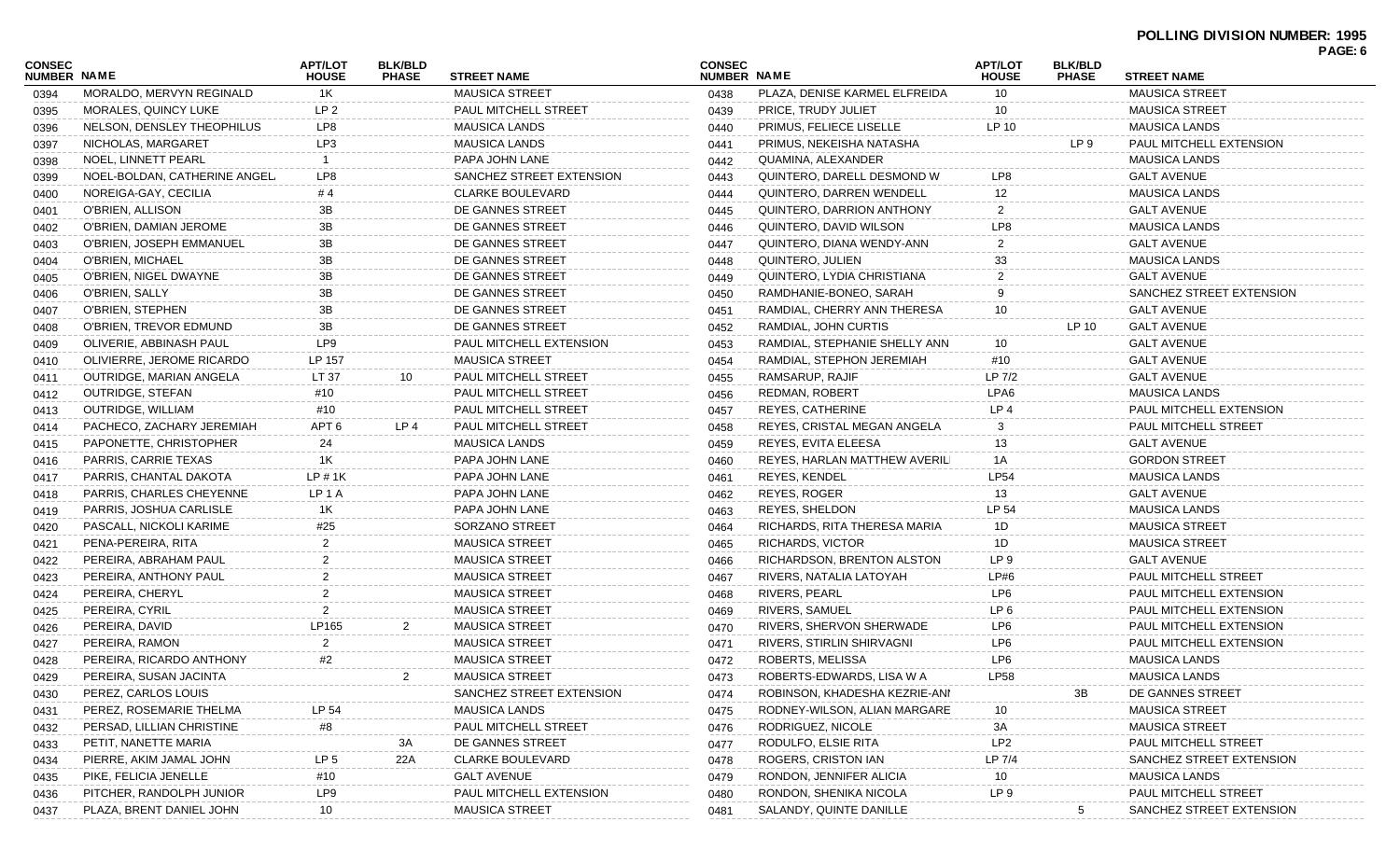|                              |                               |                                |                                |                             |                              |                                  |                                |                                |                             | PAGE: 7 |
|------------------------------|-------------------------------|--------------------------------|--------------------------------|-----------------------------|------------------------------|----------------------------------|--------------------------------|--------------------------------|-----------------------------|---------|
| <b>CONSEC</b><br>NUMBER NAME |                               | <b>APT/LOT</b><br><b>HOUSE</b> | <b>BLK/BLD</b><br><b>PHASE</b> | <b>STREET NAME</b>          | <b>CONSEC</b><br>NUMBER NAME |                                  | <b>APT/LOT</b><br><b>HOUSE</b> | <b>BLK/BLD</b><br><b>PHASE</b> | <b>STREET NAME</b>          |         |
| 0482                         | SALINA, JOEL DAVID LAWRENCE   | #4                             |                                | PAUL MITCHELL STREET        | 0526                         | TAYLOR, LYNETTE AUGUSTINA        |                                | 17                             | <b>MAUSICA LANDS</b>        |         |
| 0483                         | SAMAROO, LEELA                |                                |                                | PAUL MITCHELL STREET        | 0527                         | TENIA, CELENE ISHA               | LP9                            |                                | PAUL MITCHELL EXTENSION     |         |
| 0484                         | SAMAROO- ASHTON, DENISE       |                                |                                | PAUL MITCHELL EXTENSION     | 0528                         | TENIA, CURTIS ADRIAN             | LP9                            |                                | PAUL MITCHELL EXTENSION     |         |
| 0485                         | SAMPSON, JABARI NICHOLAI      | 11                             |                                | PAUL MITCHELL STREET        | 0529                         | TENIA, JENNIFER BERNADETTE       | LP 54                          |                                | <b>MAUSICA LANDS</b>        |         |
| 0486                         | SAMUEL, HUGH JAMES THADIUS    | 23                             |                                | <b>MAUSICA LANDS</b>        | 0530                         | TENIA, KADISHA ALICIA            | LP 54                          |                                | SANCHEZ STREET EXTENSION    |         |
| 0487                         | SAMUEL, NAHEEDAH ADRIANA M    |                                | 17                             | <b>MAUSICA LANDS</b>        | 0531                         | <b>TENIA, LAWRENCE MICHAEL</b>   | LP 9                           |                                | PAUL MITCHELL EXTENSION     |         |
| 0488                         | SAMUEL, SHAUN PAUL            |                                |                                | <b>PAUL MITCHELL STREET</b> | 0532                         | TENIA, LISA ERICA                | LP9                            |                                | PAUL MITCHELL EXTENSION     |         |
| 0489                         | SANDY, KERRON DIEGO SHEM      | 3 O                            |                                | DE GANNES STREET            | 0533                         | TENIA, MALCOLM JAMAL JEREMIAH    | <b>LP54</b>                    |                                | SANCHEZ STREET EXTENSION    |         |
| 0490                         | SANDY, KHERN ISIAH ROGER      | 3 O                            |                                | DE GANNES STREET            | 0534                         | TENIA, PETER                     | <b>LP60</b>                    |                                | <b>MAUSICA LANDS</b>        |         |
| 0491                         | SANDY, KHRISTAN TAHNIKAH T    | 30                             |                                | DE GANNES STREET            | 0535                         | TENNIER, ANITA EDITH             | LP6                            |                                | <b>MAUSICA LANDS</b>        |         |
| 0492                         | SCOTT, RICHARD GANDOLPH       | 11                             |                                | <b>MAUSICA STREET</b>       | 0536                         | TENNIER, ARREYETTE DORCAS        | LP6                            |                                | <b>MAUSICA LANDS</b>        |         |
| 0493                         | SEEPAUL, GREGORY IGNATIUS S   | LP <sub>7</sub>                |                                | PAUL MITCHELL STREET        | 0537                         | THEODORE, LEO                    |                                |                                | <b>MAUSICA LANDS</b>        |         |
| 0494                         | SEERAJ-LOPEZ, VIGANTIE MALA   | LP11                           |                                | <b>MAUSICA LANDS</b>        | 0538                         | THOMAS, DEXTER                   | LP3                            |                                | <b>CLARKE BOULEVARD</b>     |         |
| 0495                         | SELF, JUDY INGRID             | 1N                             |                                | <b>MAUSICA LANDS</b>        | 0539                         | THOMAS, JOHN HAYDEN              | LP3                            |                                | <b>MAUSICA STREET</b>       |         |
| 0496                         | SERRETTE, SPENCER SEBASTIEN   | #9                             |                                | SANCHEZ STREET EXTENSION    | 0540                         | <b>THOMAS, LARY</b>              | 5                              |                                | <b>MAUSICA STREET</b>       |         |
| 0497                         | SHEPPARD, CLAIRE MONICA       |                                |                                | <b>GALT AVENUE</b>          | 0541                         | THOMAS, SHURLAND HERMAN          |                                |                                | <b>GALT AVENUE</b>          |         |
| 0498                         | SHEPPARD, JENNIFER ANNE MARIE |                                |                                | <b>GALT AVENUE</b>          | 0542                         | THOMAS, VITA REBECCA             | 3F                             |                                | DE GANNES STREET            |         |
| 0499                         | SHEPPARD, JOSEPH ALEXANDER    | # 13                           |                                | <b>GALT AVENUE</b>          | 0543                         | THOMAS-LLEWELLYN, TERRY          | LP3                            |                                | <b>MAUSICA STREET</b>       |         |
| 0500                         | SHEPPARD-REYES, JACQUELINE AN | #13                            |                                | <b>GALT AVENUE</b>          | 0544                         | TINTO, DENISE ANN                | 11B                            |                                | <b>PAUL MITCHELL STREET</b> |         |
| 0501                         | SIN LEONG, CINDY              | #9                             |                                | <b>MAUSICA LANDS</b>        | 0545                         | <b>TORRES, CANDICE MARGARET</b>  | 3                              |                                | <b>GALT AVENUE</b>          |         |
| 0502                         | SINGH, DONALD                 | 3                              |                                | <b>MAUSICA STREET</b>       | 0546                         | TORRES. FLORENCE ANN ANNIE       | 12                             |                                | PAUL MITCHELL EXTENSION     |         |
| 0503                         | SINGH, KENTISH KENNY          | LP112                          |                                | <b>MAUSICA LANDS</b>        | 0547                         | TORRES, NEKESHIA AVIONNE         | 3                              |                                | <b>GALT AVENUE</b>          |         |
| 0504                         | SINGH, MICHAEL ANTHONY        | LP9                            |                                | <b>MAUSICA LANDS</b>        | 0548                         | TORRES, NICHOLAS FRANCISCO       | 12                             |                                | PAUL MITCHELL EXTENSION     |         |
| 0505                         | SMITH, CAROLINE               | 1B                             |                                | <b>MAUSICA STREET</b>       | 0549                         | TORRES, SYLVESTER                | 3                              |                                | <b>GALT AVENUE</b>          |         |
| 0506                         | SMITH, HAYDEN                 | 1B                             |                                | <b>MAUSICA STREET</b>       | 0550                         | <b>TORRES, VICTOR</b>            | 12                             |                                | PAUL MITCHELL EXTENSION     |         |
| 0507                         | SMITH, JESSE EMMANUEL         | 1B                             |                                | <b>MAUSICA LANDS</b>        | 0551                         | <b>TORRES, VICTOR DON MIGUEL</b> | 12                             |                                | PAUL MITCHELL EXTENSION     |         |
| 0508                         | SORZANO, PATRINA SONIA        | 5                              |                                | PAUL MITCHELL STREET        | 0552                         | TORRES-KHAN, ROXANNE GRACIEL     | 12                             |                                | PAUL MITCHELL EXTENSION     |         |
| 0509                         | ST BERNARD, NIGEL LENNOX      |                                |                                | PAUL MITCHELL STREET        | 0553                         | WARNER, MERNASHA KEISHA          | 9                              |                                | SANCHEZ STREET EXTENSION    |         |
| 0510                         | ST JOHN, DESMOND BARRY        | #4                             |                                | PAUL MITCHELL STREET        | 0554                         | WATSON, KEYON DOMINIC            | LP <sub>2</sub>                |                                | PAPA JOHN LANE              |         |
| 0511                         | STEPHENS, FELIX HAYDEN        | POLE3                          |                                | PAUL MITCHELL STREET        | 0555                         | WHITTEAR, AKEEM IAN              | 3                              |                                | <b>MAUSICA STREET</b>       |         |
| 0512                         | STEPHENS, GERALD NOBLE        | 7-9                            |                                | PAUL MITCHELL STREET        | 0556                         | WICKHAM, LENA CLEO               | 7                              |                                | PAUL MITCHELL STREET        |         |
| 0513                         | STOWE, KEIFA SHUNNEL          | APT9                           | 7B                             | PAUL MITCHELL STREET        | 0557                         | <b>WILLIAMS, JASON TED</b>       | LP2                            |                                | <b>MAUSICA STREET</b>       |         |
| 0514                         | SUBERO, DUANE JUSTIN          | 5                              |                                | PAUL MITCHELL EXTENSION     | 0558                         | WILLIAMS, JOEL LAWRENCE          | LP <sub>2</sub>                |                                | <b>MAUSICA STREET</b>       |         |
| 0515                         | SUBERO, JADA-MARIE CAMILLE    | #5                             |                                | PAUL MITCHELL STREET        | 0559                         | WILLIAMS, KIRBY STEPHEN          |                                | LP6                            | <b>MAUSICA LANDS</b>        |         |
| 0516                         | SUBERO, JEHANE JEN-EL         | 5                              |                                | PAUL MITCHELL EXTENSION     | 0560                         | WILLIAMS, MACRINA ROSEMARIE      | LP 8 #2                        |                                | DONAVAN DRIVE               |         |
| 0517                         | SUBERO, JENNIFER MARGARET     |                                | 5                              | PAUL MITCHELL EXTENSION     | 0561                         | <b>WILLIAMS, NATALIE SIMONE</b>  | 13                             |                                | MAUSICA LANDS               |         |
| 0518                         | SUBERO, JOHANN EDWARDS        |                                | 5                              | PAUL MITCHELL EXTENSION     | 0562                         | WILLIAMS, OLIVIA VERONN          | LP <sub>4</sub>                |                                | PAUL MITCHELL STREET        |         |
| 0519                         | SUBERO, JONATHAN KEARN        |                                |                                | PAUL MITCHELL EXTENSION     | 0563                         | WILLIAMS, PERNELL PETER          | LP <sub>2</sub>                |                                | <b>MAUSICA STREET</b>       |         |
| 0520                         | SUBHAR, DARREN LARRY PETER    | 10                             |                                | <b>MAUSICA STREET</b>       | 0564                         | WILLIAMS, STEPHEN KENNETH        | LP3                            |                                | <b>MAUSICA STREET</b>       |         |
| 0521                         | SUBHAR, DEON ABBEY            | 10                             |                                | <b>MAUSICA STREET</b>       | 0565                         | <b>WILLIAMS, THOMAS</b>          | LP <sub>2</sub>                |                                | <b>MAUSICA STREET</b>       |         |
| 0522                         | SUBHAR, HERBERT MICHAEL       | 10                             |                                | <b>MAUSICA STREET</b>       | 0566                         | WILLIAMS, VENROY ANTHONY         | LP31                           |                                | PAUL MITCHELL EXTENSION     |         |
| 0523                         | SUBHAR, JOSHUA BRANDON        | #10                            |                                | <b>MAUSICA STREET</b>       | 0567                         | WILLIAMSON, SHADWELL ANTHONY     | <b>LOT 10</b>                  |                                | PAUL MITCHELL EXTENSION     |         |
| 0524                         | <b>SUBHAR, RICKY PATRICK</b>  | 10                             |                                | <b>MAUSICA STREET</b>       | 0568                         | WILLIAMSON, STERLING ROSS        | LOT <sub>10</sub>              |                                | PAUL MITCHELL EXTENSION     |         |
| 0525                         | SYLVESTER, KRISTIAN RAY       | #9                             |                                | <b>MAUSICA LANDS</b>        | 0569                         | <b>WILSON, BERNADETTE</b>        | 9A                             |                                | PAUL MITCHELL EXTENSION     |         |
|                              |                               |                                |                                |                             |                              |                                  |                                |                                |                             |         |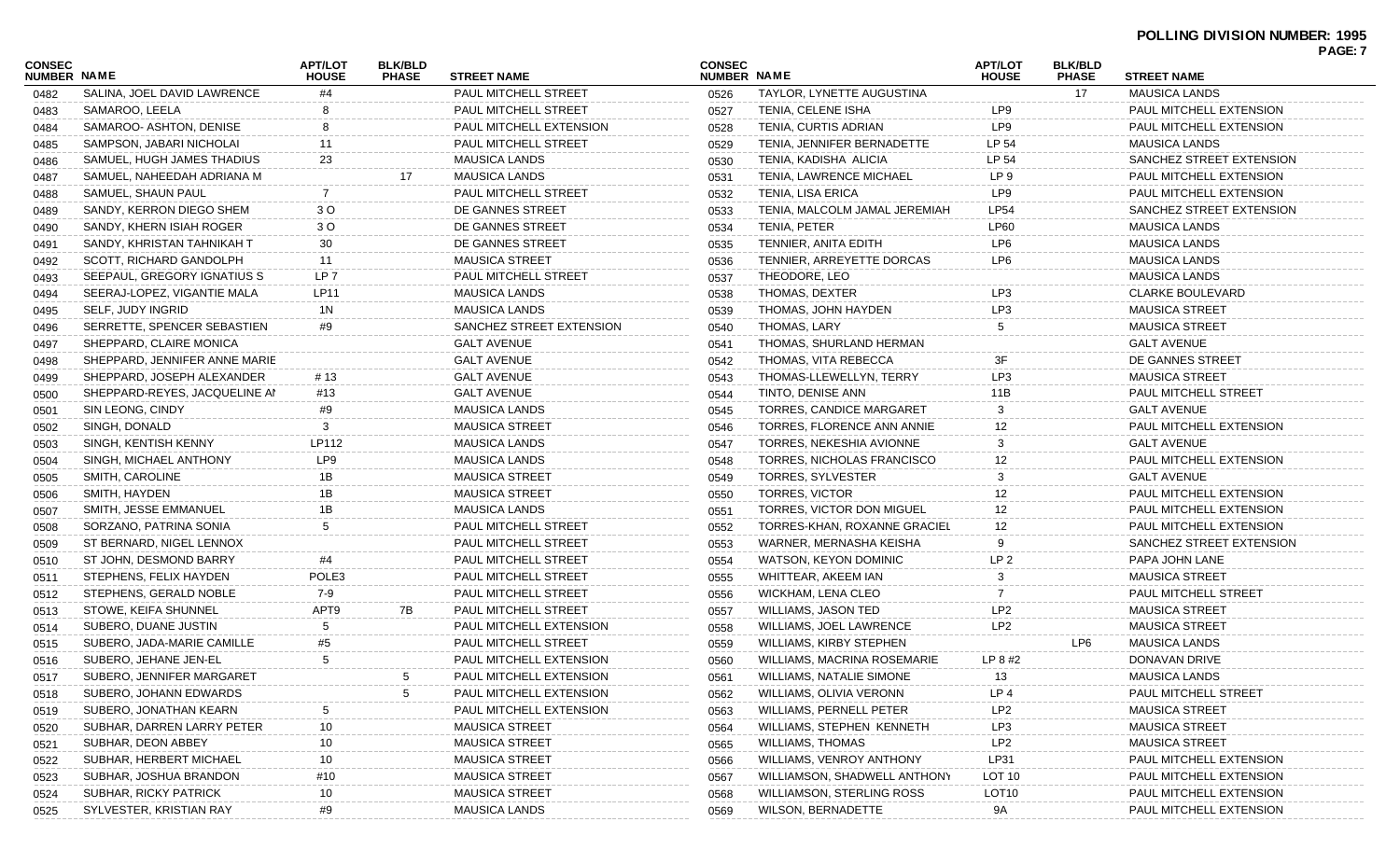| <b>CONSEC</b><br>NUMBER NAME |                               | <b>APT/LOT</b><br><b>HOUSE</b> | <b>BLK/BLD</b><br><b>PHASE</b> | <b>STREET NAME</b>    |
|------------------------------|-------------------------------|--------------------------------|--------------------------------|-----------------------|
| 0570                         | <b>WILSON, EON ANTHONY</b>    |                                |                                | <b>MAUSICA STREET</b> |
| 0571                         | <b>WILSON, FATIMA</b>         |                                |                                | <b>MAUSICA STREET</b> |
| 0572                         | WILSON, KAYODE HILARION KARLA | 10                             |                                | <b>MAUSICA LANDS</b>  |
| 0573                         | WILSON, KEAGAN KORI BERNARD   | 10                             |                                | <b>MAUSICA LANDS</b>  |
| 0574                         | WILSON, KEITH                 | LP7/4                          |                                | <b>MAUSICA STREET</b> |
| 0575                         | WILSON, KINYA DOMINIC KEVIN   | 10                             |                                | <b>MAUSICA STREET</b> |
| 0576                         | WONG, CHEYENNE ASHTON         | LP7                            |                                | <b>MAUSICA LANDS</b>  |
| 0577                         | WONG, MAX DEVON YOHAN         | LP 18                          |                                | <b>MAUSICA LANDS</b>  |
| 0578                         | WONG, SUELAN CHARMAIN         |                                |                                | <b>MAUSICA LANDS</b>  |